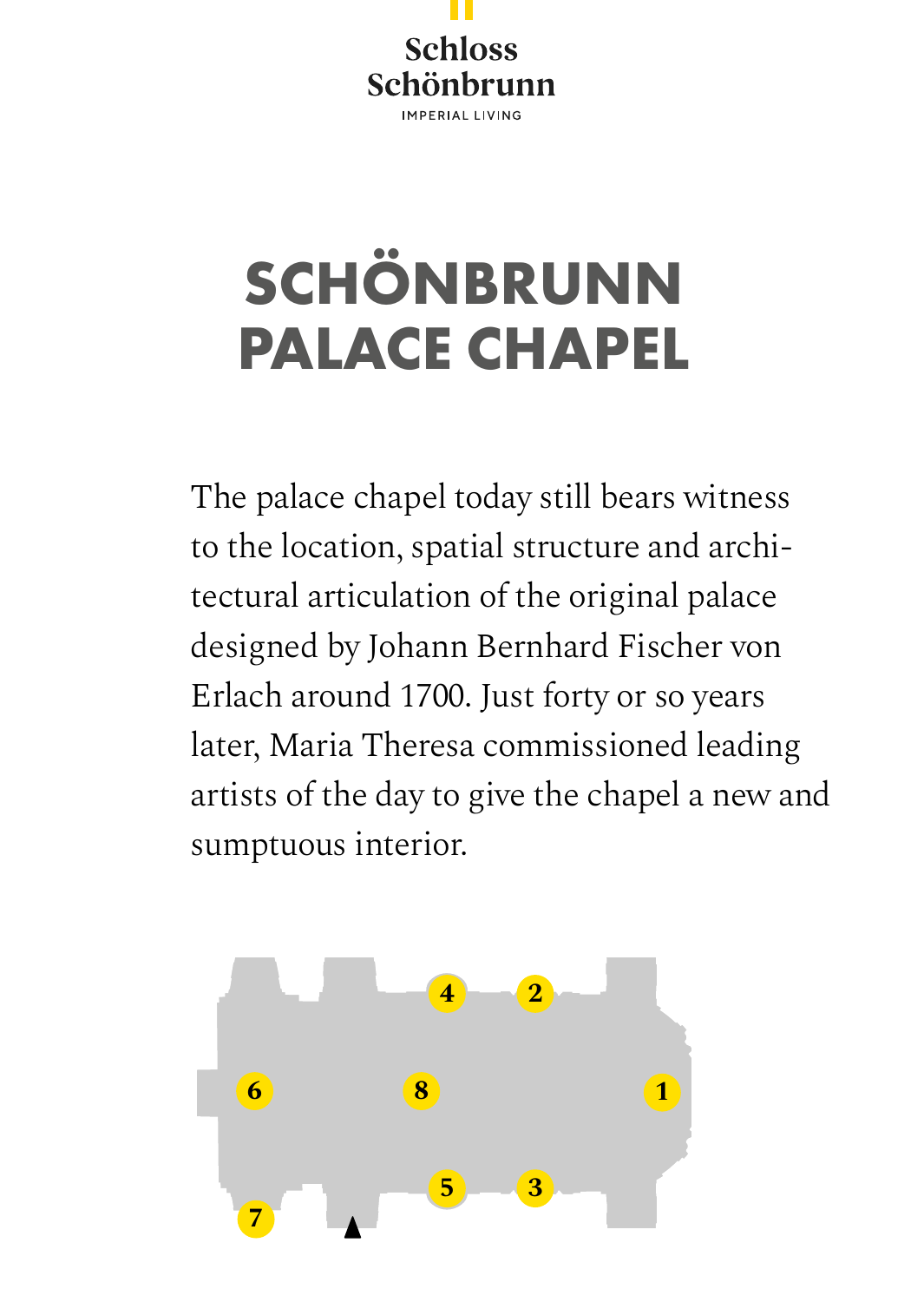

**1** The monumental **high altar** is composed of an altar table, a painting, and a dominant gilded Trinity group. The altar table supports a massive marble tabernacle in the form of a tempietto flanked by two adoring angels.

The **altarpiece** was painted by Paul Troger in 1743/44 and represents the Marriage of Mary and Joseph. Commissioned by the Catholic monarch Maria Theresa, the subject served her as a model for her own marriage.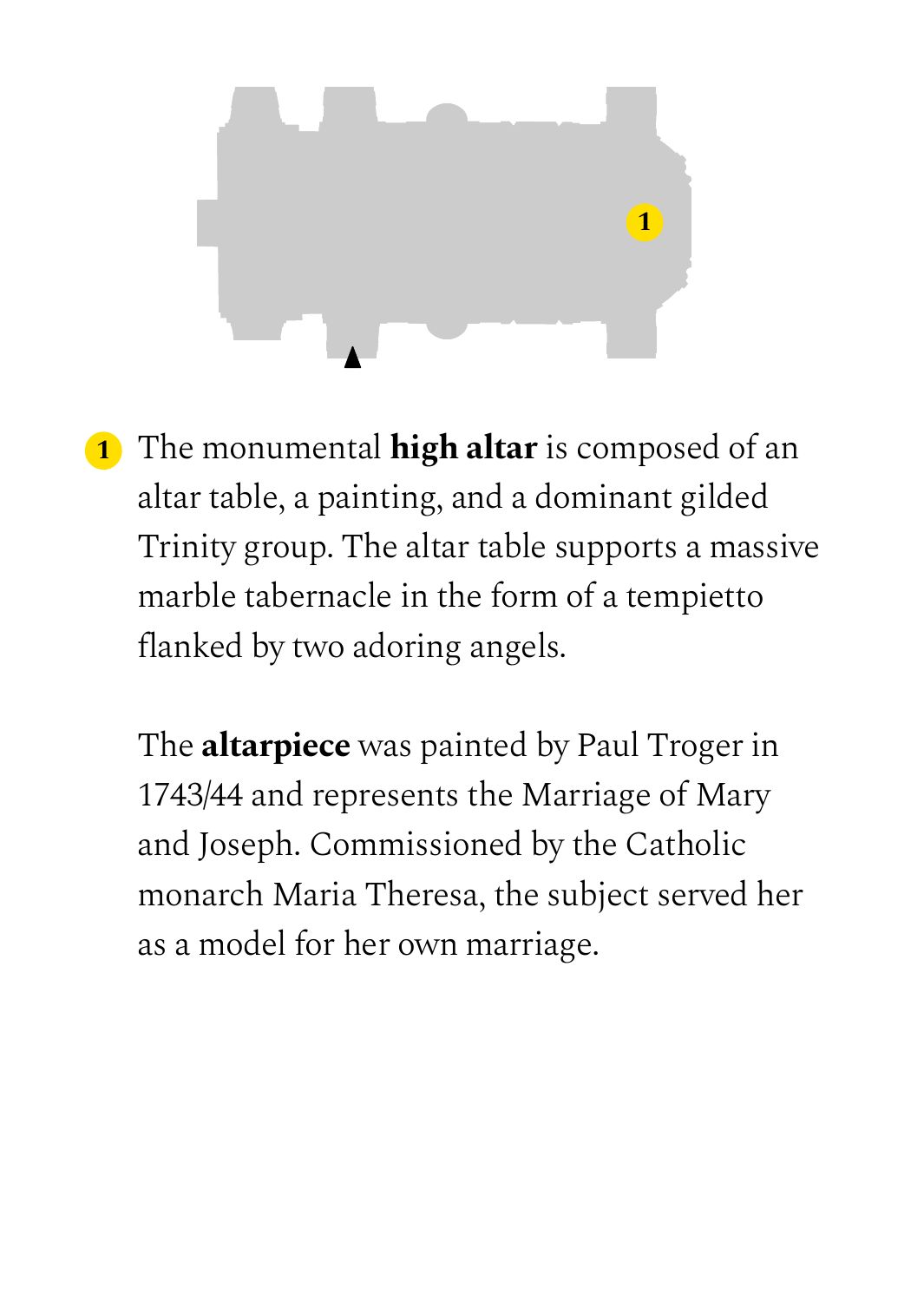

The **side altarpieces** were painted by the Venetian artist Battista Pittoni around 1735.

- **2** The painting on the north wall shows the Education of the Virgin Mary, who is being instructed by her parents, St Anne and St Joachim. The scene alludes to the thorough Catholic upbringing received by Maria Theresa.
- **3** The painting on the south wall shows St John of Nepomuk. A saint to whom Maria Theresa devoted especial veneration, the Bohemian martyr was a symbol of the re-Catholicization of Bohemia and the seal of the confessional.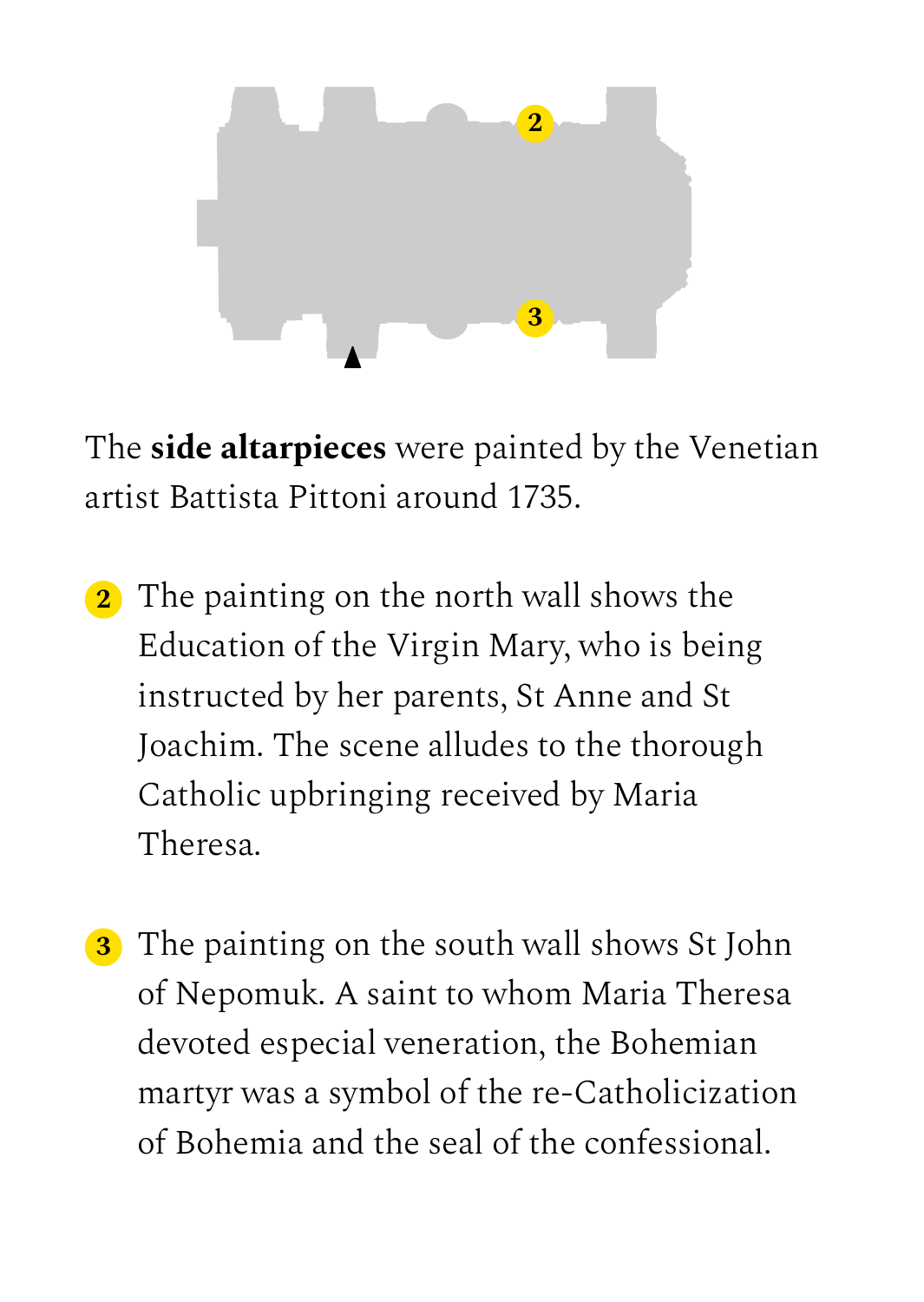

The two following **side altars** with framed alcoves contain gilt statues executed by Franz Kohl around 1743.

- **4** The statue on the north side altar represents the Mother of Sorrows.
- **5** The statue on the south side represents St John the Baptist.
- **6** The Baroque **organ loft** above the entrance to the chapel was rebuilt around 1900 to make room for the new organ. Extensive restoration work was carried out on the chapel at the same time.